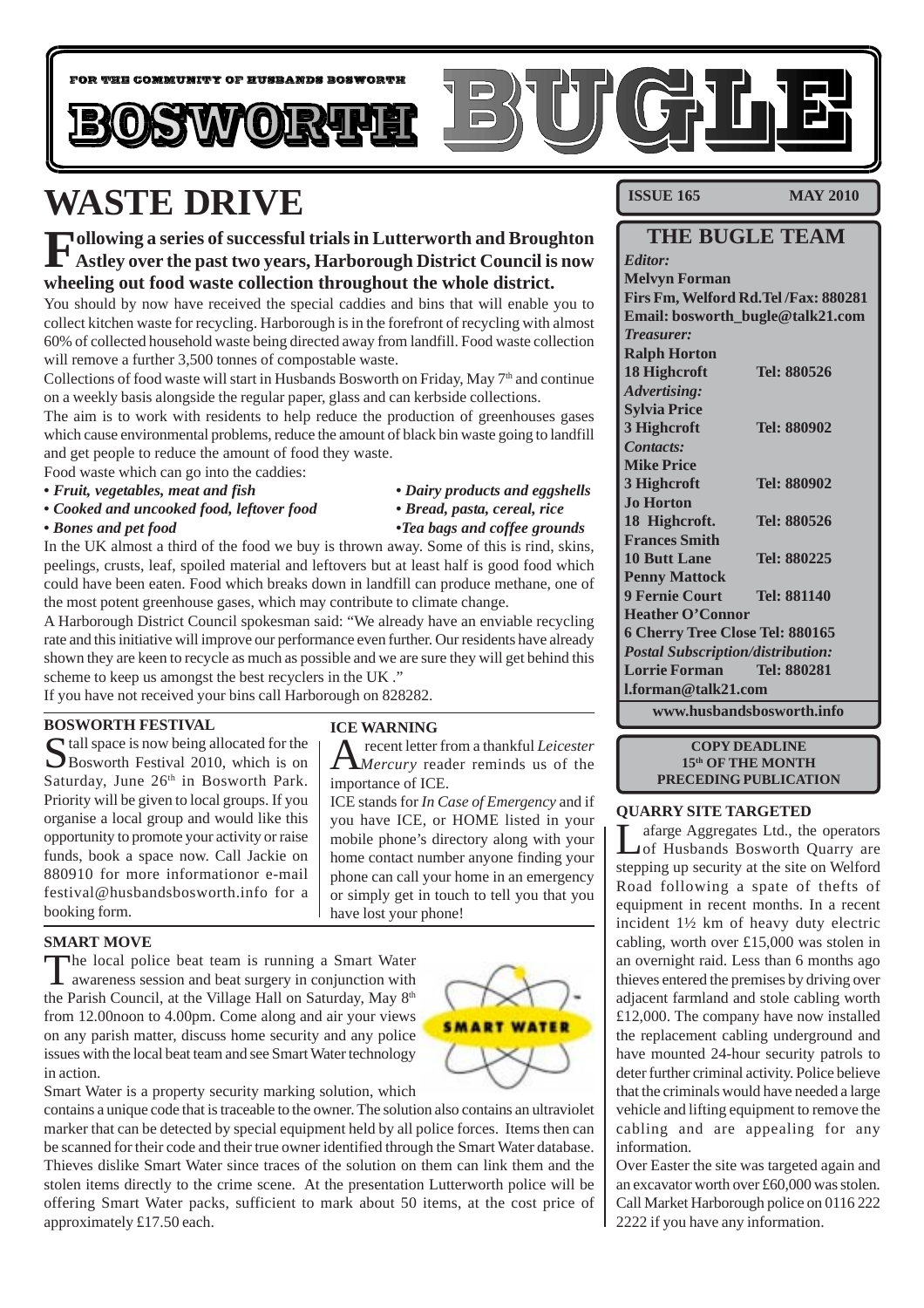### **POSTBAG**

#### *From Claire Kennedy, Village Hall Committee*

As part of the ongoing improvements to the Village Hall, new gravel was laid to enhance the surface around the building. It was a big job to spread the gravel so many thanks to everyone who came armed with their spades and rakes to help, with a special mention to Kenny & Nic Anderson, Pandora & Joshua Sangster, Glenn Badham, Penny Mattock, Helen Wood, Simon & Katharine Wright, Colleen Wood, Simon Kennedy and all the many little helpers. A big thankyou also goes to Darren Jones and Steve Dorman who gave up three hours of their time in the pouring rain and to Ed Smith for flattening the surface with his tractor. We hope you find the new surface an improvement.

#### *From Nick & Karen Raven, Church Lane.*

It was very disappointing to witness how few people from the village attended the Parish Council Open meeting when several officials came to inform us of their own particular aspects of work. It was a very congenial evening, made more so by the generous addition of nibbles and wine as it was my birthday! Thank you to the Parish Council and to the officials who attended.

#### *From Mark Ashford, Church Street*

A big thank you to all who supported the Vida Guitar Quartet's concert in the Village Hall. It was great to see so many local faces and I can only apologise for those who didn't manage to get tickets, as we sold out a good two weeks before the event. The quartet went on to play at festivals in Frome, Exeter and in Gevelsberg, Germany - all of which were a great success. I very much hope to put on other events like this in the not too distant future.

#### *From Nick & Karen Raven, Church Lane*

We would like, through this page, to thank Karen Brett, members of her family and her lovely staff for all their care and attention given to my mother during her stay of just over 2½ years at Brook House Care Home. She passed away in February, aged 90. During this time we were helped to understand dementia and Alzheimer's and how to accept the ongoing affects which were to beset my mother. However we did have some interesting and also hilarious conversations with the ladies and gentlemen in Brook House - a compensation for the very sad situation. Karen and her staff, with all their experience and skills, are to be congratulated.

#### *From Cole Pedley of Highcroft*

My friends, Jack Johnston of Honeypot Lane, Sam Caves of Berridges Lane, Steve Harwood of Butt Lane and myself are doing the Kilworth Challenge again this year - our fourth year of competing. We are putting a pot for donations in the Post Office in Husbands Bosworth. *Editor's Note: Last year Cole and his friends raised over £2,000 and came 16<sup>th</sup> overall out of 42 teams. Kilworth Challenge weekend is 29<sup>th</sup>/30<sup>th</sup> May.* 

#### **LOCAL CRIME FILE IF YOU HAVE INFORMATION ON ANY CRIMINAL ACTIVITY CALL MARKET HARBOROUGH POLICE on 0116 222 2222.**

**Countryside Watch Co-ordinator Henry Whatley Ext. 3875**

**Neighbourhood Watch Co-ordinator Marion Lewis 0116 2483871 NW Community Scheme No. 2123**

**Local Beat Team PC 255 Mark Sutton PC 500 Andy Smalley PCSO 6569 Peter Willson PCSO 6636 Ray Wells Voicemail Service 0116 2485675**

**Rural & Countryside Liaison Officer PC 1010 Chris Hill**

**CRIMESTOPPERS FREEPHONE 0800 555111**

## **WATCH WORD**

*THE NEIGHBOURHOOD WATCH SCHEME WITHIN HUSBANDS BOSWORTH*

#### **LOCAL CRIME SCENE**

■ Attempted burglary to a dwelling in Walcote. The thief was disturbed by the occupant and nothing was stolen.

!Burglary to a dwelling in South Kilworth. Entry was gained by forcing a rear door and a search was made but nothing was stolen. !Theft of petrol from car parked in Bell Lane, Husbands Bosworth.

A purse left inside a vehicle at an equestrian centre near Claybrooke Magna was stolen whilst the owner was distracted.

A catalytic converter was removed from a car parked overnight in a hotel car park in Lutterworth.

■An excavator, valued at £60,000 and a large quantity of electric cabling was stolen from a quarry site at Husbands Bosworth. A similar machine valued at £100,000 was stolen from the Melton area in recent weeks.

> н Г П

\_\_\_\_\_

#### **SUSPICIOUS VEHICLE ALERT**

**Melton police report that a white J reg. Volvo 940 had been involved in the attempted theft of a 4x4 vehicle near Glaston.**

**Northants police have reported a number of crimes in the areas of Long Buckby, West Haddon and Crick involving the theft of tack and a horse box in recent weeks.**

**Harborough Police would urge all equestrian establishments to be vigilant regarding the security of their tack as well as their vehicles and trailers.**

**Please report anything suspicious that you see to the police immediately on 0116 222 2222.**

**For further crime prevention advice call 0116 222 2222 extension 3875**

Г

# DIANE E. HALL

Beauty Therapist CIBTAC ITEC CIDESCO qualified Full range of luxury treatments in tranquil surroundings Facials, body treatments, manicure, pedicure, waxing, tanning *Stockist of Susan Molyneux products* Brochures and Gift Vouchers available Tel: 01858 880567 or 07732 571714

# **PETFRIENDS**

#### *Pet & Home Care*

PetFriends provides clients' dogs, cats and other pets the loving care that they need while you are away, right in your own home! Your pets will stay in their own secure, familiar environment and follow their customary routine and diet.

**A local veterinary nurse will look after your pets and home while you are away.**

Pets fed, watered and excercised. Medication administered, plants watered. Fully insured - references available

**For more information please contact Natasha Blunt VN 01858 880183 07739 467284**

. . . . . . . . . . . .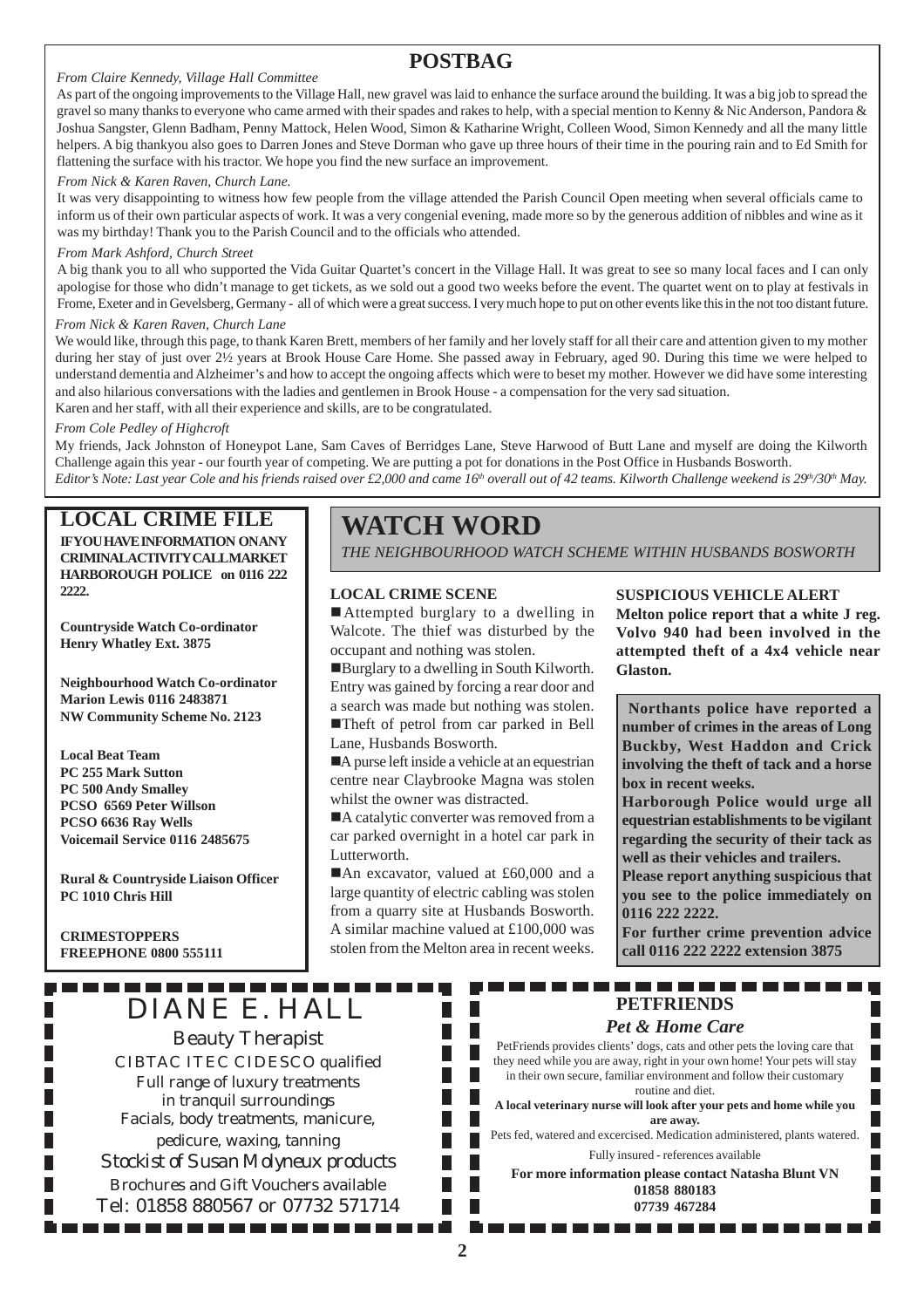# **BOSWORTH IN FOCUS**

*A ROUND-UP OF LOCAL NEWS*

#### **RURAL ECONOMY GRANTS**

Leicestershire Rural Partnership's new INSPIRE (Investment Support in the Rural Economy) programme aims to support farmers, equestrian businesses, landowners, business partnerships, accommodation providers and tourist attractions in rural Leicestershire.

INSPIRE will help contribute to the development and diversification of existing and new rural businesses through skills training and will offer funding support for the creation of new markets for products which benefit the rural economy.

INSPIRE can provide financial support through five targeted grant schemes. •shop front improvements

•increased workspace or retail floor space

•the development of the visitor economy

•improvements to equestrian businesses

•the conversion of redundant rural buildings Further information is available at:

www.oakleaves.org.uk/rural-businessgrants

Contact: Mathew Kempson 0116 305 66179 Email: matthew.kempson@leics.gov.uk

# COMPLETE CAR CARE

-----------

Accident repair specialist Bodywork, dent, scratch and stone-chip repair Servicing, alloy refurbishment, welding MoT repair Valeting, full body polish Parking sensors, handling kits, etc. fitted Call Ben on 07710 024070 Based at Unit 2, Pebble Hall Farm between Husbands Bosworth and Theddingworth

---------

#### **TURVILLE MEMORIAL HALL**

The village hall committee was delighted to receive a donation from Lafarge towards the cost of replacing the gravel in the car park over the Easter holiday.

Sixty tonnes of gravel were delivered by Lafarge and spread by a willing band of volunteer villagers. The car park now looks much smarter, giving more room for parking and removing the muddy areas which had formed over the winter.

The committee wishes to thank Lafarge for their kind donation and hope everyone will find the car park much improved.

#### **SPEED WARNING**

Residents living in the Hunters Close and Ashacre Close areas of the village are concerned at the speed of vehicles using the closes. Recently two cats have been killed and another seriously injured.

There a number of young children now living in the new developments, playing and riding bikes and scooters in the area and parents are concerned that they may be at risk from inconsiderate and speeding motorists. There is no need to speed - these are short, narrow *cul de sacs*. Before there is an accident please keep your speed down and be especially mindful of pets.

The local police beat team are aware of the problem and will be monitoring the situation.

#### **LOCAL NEWS IN BRIEF**

**NHBC** 

**There will be a regular outdoor market** on The Square, **Market Harborough** on the third Thursday of each month.

■ **Welford** Church Fête will take place on Saturday, June 26<sup>th</sup>.

**There will be a Beer Festival at Sibbertoft** Reading Room on Saturday, June  $19<sup>th</sup>$  from 1.00pm to 6.00pm. Hog roast, morris dancers, tug o' war, live band and bouncy castle for the kids. £5 adults, children free.

#### **DICK BURTON**

*Carole Lister remembers former villager, Dick Burton, who died recently.*

Dick and Alena moved to Highcroft, Husbands Bosworth in the early 1970s with their two young children, Nick and Karen.

They soon became integrated into village life, joining the Historical Society when it was formed and starting up a Table Tennis Club for youngsters. Dick became a key member of the village Drama Group - usually taking the part of the Dame or Ugly Sister! Dick was a Nuclear Physicist and worked in Whetstone, but his job took him to Macclesfield in about 1985.

They both kept up a keen interest in our village, receiving the *Bugle* every month and visiting various festivals, shows and some Historical Society meetings. They kept in touch with many villagers.

Dick kept up his acting and joined Macclesfield Amateur Dramatics, becoming their treasurer and playing many major dramatic roles.

Sadly he died on March  $13<sup>th</sup>$  - just a few days before his 81<sup>st</sup> birthday.





**P. C. BUILDING SERVICES LTD** 27 years

a a

Ē

п

 $\blacksquare$ 

Ē.  $\blacksquare$ 

 $\blacksquare$ 

Н

Н

Complete building service Specialist in new build Quality renovations & Extensions

**Tel/Fax 01858 463900 Email: pcbuildserv@btinternet.com**

Walton Grange, Bosworth Road Walton, Lutterworth, Leics LE17 5RW



*FRIDAY NIGHT IS.... FISH & CHIP NIGHT* **Choose from haddock, cod or plaice Cooked in a crispy beer batter and served with chips and mushy or garden peas** *Open to the public............Children catered for* **Cod or haddock £7.95 (£6.95 takeaway) Plaice £8.25 ( £7.25 takeaway) Children's small fish £5.25 (£4.75 takeaway) Fish fingers, chips & peas £3.25 (£2.95 takeaway) Sausage, chips & peas £3.25 (£2.95 takeaway) Chicken nuggets, chips and peas £3.25 ( £2.95 takeaway)** *Kilworth Springs Premier Golf Club t: 575082*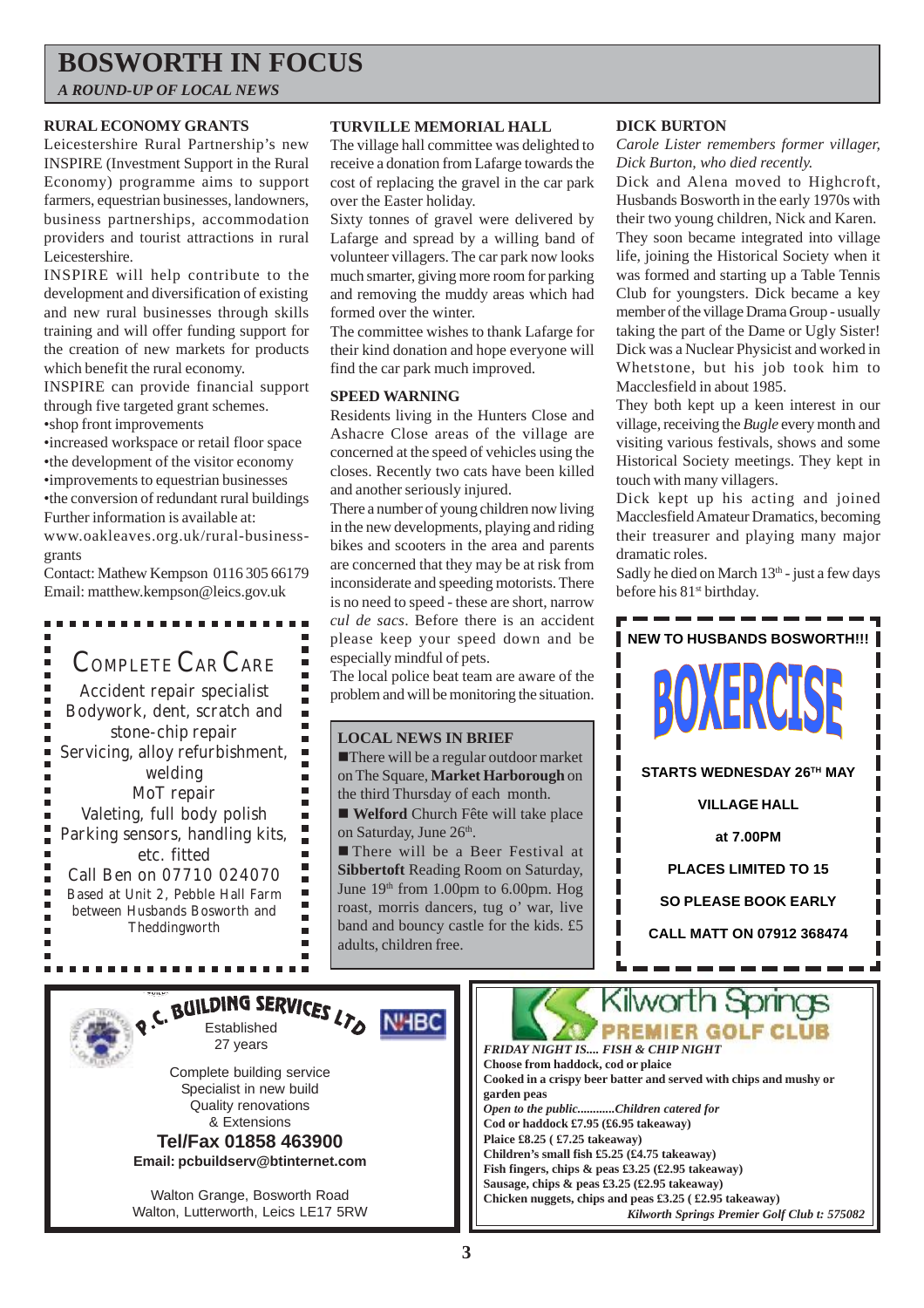#### **SCHOOL REPORT** *HUSBANDS BOSWORTH C. of E. PRIMARY SCHOOL*

#### **Report by Matthew Bown, Headteacher**

We have now entered our final term of this academic year. We are looking forward to spending more time outside and enjoying our school field. Our school football team will be busy this term playing many matches, both home and away, as part of the primary school league.

The children will also be starting to develop a nature and pond area on the field, weather permitting. We hope to brighten up this area with the children planting flowers. If anybody has any garden equipment that they no longer use and would like to donate to us we would very much appreciate it. We are also collecting both Tesco and Sainsbury's schools vouchers and any contributions would be very much appreciated.

#### **FOBS NEWS**

FOBS will be co-ordinating a *Bags2 School* collection on Saturday, May 22nd. The distinctive blue collection bags will be left on doorsteps during the previous week and should be left in a prominent position for collection on the Saturday morning. Items suitable for collection include clothing, bedding, soft toys, shoes and handbags. The collection in November amounted to 780kgs and raised £350 for FOBS funds. *FOBS will be organising a treasure hunt in May. The date of this is still to be confirmed. The group is also organising the Safari Supper on June 19th. Tickets will be on sale at the beginning of May. Watch this space!*



**LOROS Lottery Gift Subscriptions available now for any occasion including Christmas, birthdays and anniversaries**

**Choose LOROS Lottery scratch cards for wedding favours, table gifts, employee incentives, events and much more or individually at any LOROS shop.**

**Join the LOROS Lottery today for a weekly 1 in 60 chance of winning up to £2,000!**

For more details contact the lottery team on **0116 2318430 or visit www.loros.co.uk**

#### **BYGONE BOSWORTH**

*The Historical Society's Periodical Journal*

#### **ARCHIVE PHOTOGRAPHIC COLLECTION**

The Historical Society holds a large collection of photographs of the village, villagers and the local area, some of which date back to the mid 1800s. If you have any old photographs, or newer ones, that you feel may be of interest please contact Melvyn Forman on 880281. Of particular interest are ones depicting identified village folk or lost village scenes. We can arrange to copy your photos digitally (and maybe 'repair' damaged ones...!) and return your originals unharmed.

*Copies of the Historical Society's periodical journal,* Bygone Bosworth*, are available to purchase. Over the years sixteen issues have been published, including transcriptions of the 1891 and 1901 Censuses for Husbands Bosworth and a celebration edition commemorating the 60th anniversary of the ending of WW2. Details of the contents of each issue are available on line at www.husbandsbosworth.info or by calling the Society Librarian, Lorrie Forman on 880281 or e-mailing l.forman@talk21.com*

#### THE CURTAIN WORKSHOP Services include:

Curtains

Tracks & poles

**Blinds** 

Fabrics

Fitting

Pelmets

Customers own fabric welcome

Specialising in hand sewn custom made curtains. For advice and quotations call Sandra on 01455 556615



#### **ACTIVITY GROUPS 2010**

**All Saints Parochial Church Council** Contact: Brian Smith 880225 **Art Workshop** Contact: Ann Saxton 880971 **Badminton Club** Contact: Lorrie Forman 880281 **Beaver Scout Troop** Contact: Andrew Lambert 880922 **Bosworth Belles** Contact: Linda Lawton 880503 **Conservative Association** Contact: Robert Maxwell 880361 **Craft Group** Contact: Gail Wilmot 880413 **Handbell Ringers** Contact: David Staples 880668 **Historical Society** Contact: Heather O'Connor 880165 **1st Kilworth Scouts/Beaver unit** Contact: Andrew Lambert 880922 **Lutterworth African Drumming Group** Contact: Ralph Horton 880526 **Playing Field Committee** Contact: Jennifer Rogers 880401 **Royal British Legion** Contact: Robert Maxwell 880361 **Short Mat Bowls** Contact: Frank Thorp 880003 **Tennis Club** Contact: Jennifer Rogers 880401 **Tower Bell Ringers** Contact: Geoff Armitage 880066 **Welford Bridge Club** Contact: Kate Hancock 880205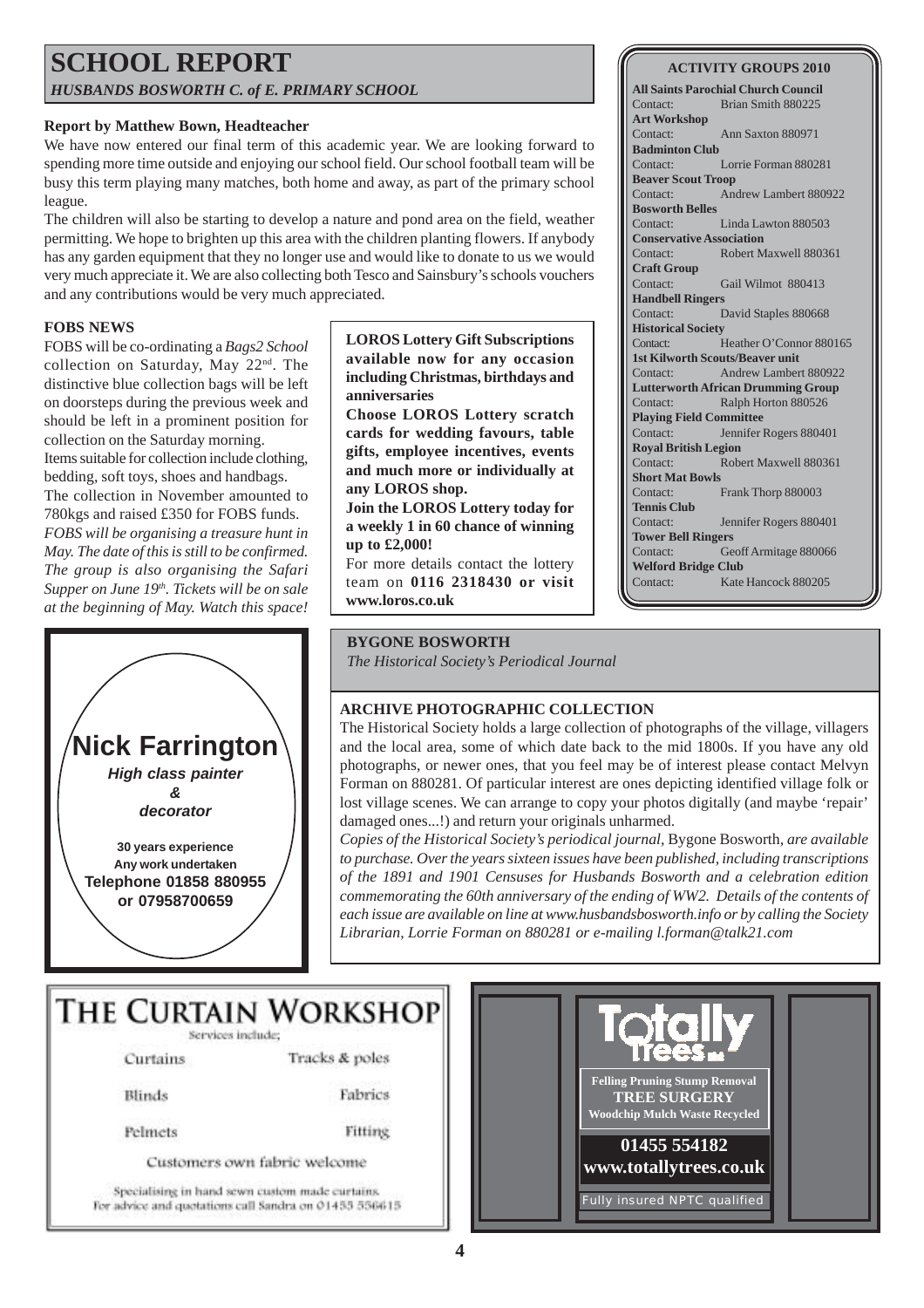**Armitage Bed & Breakfast** Contact: Janet Armitage 880066 **GD Armitage Clock & Belfry Work** New installation, maintenance & repair Contact: Geoff Armitage 880066 **Angela Morgan** Acupuncture, crystal healing, healing workshops Contact: Angie 01455 559975 **Aron Begley** Electrical installation & maintenance Contact: 440196 or 07595363407 **Begley Plumbing & Heating** Plumbing & heating engineer. Contact: Frank Begley 880541 **Chris Begley Building Ltd.** NHBC Registered building contractor Contact: Chris 07748 184659 **Gordon Begley** Building & roofing contractor. Contact: Gordon Begley 880028 **Peter Begley** Building contractors, flat roofing Contact: Peter Begley 880517 **Gary Bennett** Painter & decorator Contact: Gary Bennett 880285 **Cook in Kilworth** Cookery school on your doorstep Contact: Tina Morley 575832 **Croft Farm Bed & Breakfast** AA 4\*\*\*\* accommodation Contact: Jane Smith 880679 **Rob Dargue Carpentry** General carpentry & woodwork Contact: Rob Dargue 07834 872205 **Honeypot Pre-School** Contact: Denise Brant 07805 926872 **Honeypot Lane Bed & Breakfast** Contact: Carolyn Goffe 880836 **Husbands Bosworth Surgery** Contact: Ian Watson 880522 **Languard Ltd.** Weed control, fumigation and thermal insulation. Contact: Will Kay 880898 **Joseph Morris Butchers** High class family butchers Contact: David Morris 575210 **Mike Price Heating Engineer** Oil-fired boiler servicing & repair Contact: Mike Price 880902 **Paul Bolton School of Motoring** Expert driving instruction Contact: Paul Bolton 880115 **Totally Trees Ltd.** Tree surgery and stump grinding Contact: Jacqui Mitchell 01455 554182 **Wharf House Kennels** Kennel and cattery services Contact: Kim McGuigan 880905 **Woodpecker Tree Surgery** All aspects of tree surgery undertaken Contact: Chris Wright 880183

# **TRADE DIRECTORY 2010 ACTIVITY GROUPS**

#### **HISTORICAL SOCIETY**

The next meeting of the Historical Society will be a Social Evening on Wednesday, May 5<sup>th</sup>, starting at 7.30pm in the Church Hall. During the evening Melvyn Forman will give a slideshow of local village scenes, including some recent additions and old favourites from the Archive's photographic collection. The meeting is open to non-members and friends. Light refreshments will be available.

\*\*\*\*\*\*\*\*\*\*\*\*\*\*

The Day Trip will be to Bletchley Park, the WW2 intelligence gathering centre in Buckinghamshire, on Sunday, June 13<sup>th</sup>. Call Heather on 880165 to book a place or for further information.

The Annual Garden Party will be on Sunday, June  $27<sup>th</sup>$  from 6.00pm in the Rectory Paddock. Strawberry teas, Pimms and fruit punch as usual! All welcome - £4 per person.

#### **Dennis Pepperill**

#### **CALLING ALL LADIES...**

The Bosworth Belles is a group that all ladies of any age are welcome to join. There is no membership or commitment required and we usually meet once a month and have an interesting and varied agenda. We like to send details of any events we have planned via e-mail so if you would like to receive information please e-mail your details to Carol at bosworthbelles@googlemail.com. As we have set up a new email address specifically for Bosworth Belles please note that even if you do already receive e-mails from us and would like to continue to do so it is important that you also e-mail this new address just to say that you would like to remain on the mailing list, as we are building the list from scratch. If you are not on email and would like information please phone Ruth on 880644 or Linda on 880503.

*It is with great sadness that we note the passing of our dear friend, Dennis Pepperill. Dennis was a long time and stalwart supporter of the Historical Society, often beavering away quietly in the background. At meetings he was always first man in and last man out, making sure that the guest speaker was up and running on time, setting up the hall and, most importantly, priming the tea urn. Dennis's ready wit was seldom dented and his sunny smile and cheery greeting will be greatly missed by all who had the good fortune to have known him.*

*VILLAGE HALL BOOKINGS Sue Dhillon 881251 CHURCH HALL BOOKINGS Janice Staples 880668 SPORTS PAVILION ENQUIRIES Audrey Marlow 880316*

#### **VILLAGE LUNCH**

The next Village Lunch will be on Wednesday, May 26<sup>th</sup> at Kilworth Springs Golf Club. Diners are asked to meet in the bar at 12.30pm. The cost of the 2-course meal is £6.50 per person. Meet with old friends and make new ones in a relaxed and informal atmosphere. Call Janice on 880668 to book a place or arrange transport.



## NORTH KILWORTH WHARF BOAT SERVICES

Station Road, North Kilworth Lutterworth LE17 6JB *Stockists of Calorgas, household fuels & red diesel Local delivery Dayboat hire* Call John & Jane Pugh Tel: 01858 881723 Mobile: 07967 087290

**BOSWORTH GARAGE**

**Vehicle servicing and MoTs Collection & delivery available Personal attention Call Chris on 01858 880580 or 07811 625027**

**5**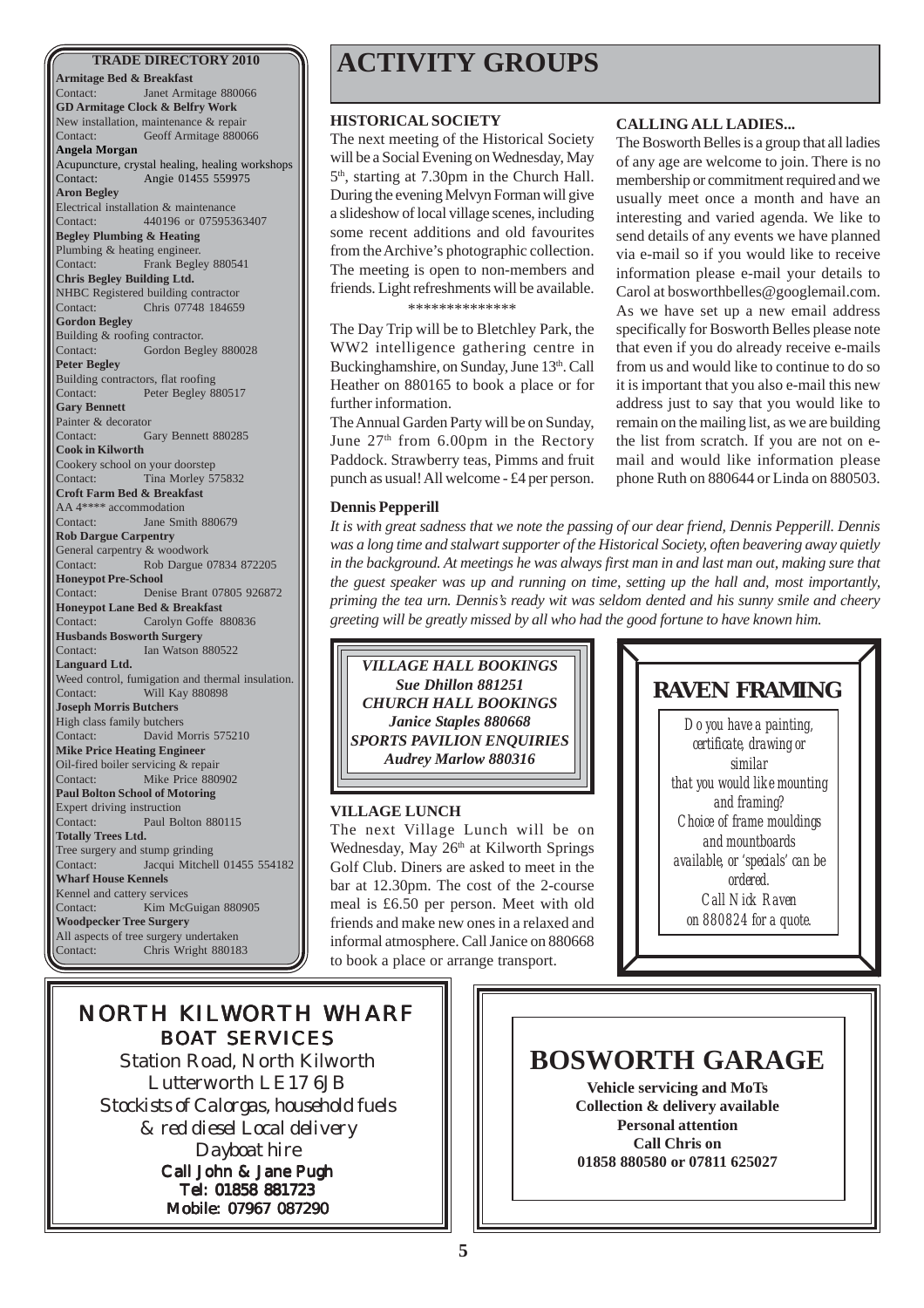# **PARISH COUNCIL NEWS** LOCAL OFFICERS

#### **Report of the Parish Council Open Meeting held on Tuesday, April 6th, 2010.**

*Present: Full Council, District Councillor Brian Smith, HDC Community Liaison - Peter Rowbotham, MH Police Community Co-ordinator - Henry Whatley, PCSO Ray Wells, East Midlands Housing - April Knapp. Three members of the public.*

The Chairman invited the speakers to address the meeting. Items discussed included the imminent food waste collection scheme, roadside litter picking, crime figures, Neighbourhood Watch and the progress of the Rural Exception Site housing scheme.

The Open Meeting closed and was followed by an Ordinary Meeting of the Parish Council.

#### **Cemetery**

Council continues to monitor the water levels in the borehole. It was noted that the area was flooded briefly when the snow melted but that the water level subsided within 24 hours. It was agreed to have a site meeting before the next Parish Council meeting to assess the situation.

#### **Playing Field**

Clerk informed Council that there was evidence of mole activity on the playing field. It was agreed to consult with the Cricket Club regarding any action.

#### **Play Area**

A large pot-hole had appeared in the Play Area car park beside the concreted infill. Clerk to contact the Scout Leader to ask that this be rectified.

#### **Sports Pavilion**

Work to lay a protective pathway around the pavilion and a walkway from the roadside hand-gate to the pavilion would be carried out now that the weather has improved. Funding for this work was in place.

#### **Allotments**

Four plots had been relinquished. Clerk agreed to contact those on the waiting list to offer the plots. It was agreed to seek quotes for grading the cemetery-side access track.

#### **Traffic Issues**

!Council agreed to seek more information with regard to applying for a vehicle activated speed sign to replace the High Street speed camera, which was removed in November. It was noted that Bosworth is the only village on the A4304 corridor without active control speed measures.

!Grit bins have been ordered for The Old Green and Butt Lane/Lammas Close.

#### **Neighbourhood Watch**

!Council approved the appointment of Brian and Frances Smith as new NW co-ordinators for Butt Lane and Lammas Close.

#### **Rural Exception Housing Scheme**

Council members endorsed the Welford Road site, which HDC planning officers had identified as the most suitable site that was available. East Midlands Housing will arrange to assess the viability of the site.

#### **Any other business**

!It was agreed to conduct a review of the allotment rents and the letting agreement in September.

!Council noted less roadside litter following HDC's assurances of increased litter picking operations. !Council had been approached by Lutterworth police, who wished to hold a Smart Water security marking presentation in the village. It was suggested that this could be combined with a Parish Council surgery.

!Broken and dangerous road surfaces were noted in Berridges Lane, Leicester Road and Welford Road. Clerk was asked to bring these problems to the attention of Highways.

!Complaints had been received regarding vehicles being parked on roadside grass verges resulting in damage to the surfaces in Berridges Lane, Welford Road and Kilworth Road. Clerk to consult with Highways regarding the installation of bollards.

#### **Next meeting**

*The next meeting of the Parish Council will be the Annual General Meeting on Tuesday, May 4th at 7.30pm in the Village Hall.*



#### **Husbands Bosworth Parish Council: Councillors**

William Fletcher 880910(Chair) Melvyn Forman 880281 Geoffrey Armitage 880066 Patricia Day 880748 Heather O'Connor 880165 Susan Fisher 880026

#### **Parish Clerk**

Jackie Fletcher, 13 School Lane, H.B. LE17 6JU Tel: 880910

#### **District Councillor**

Brian Smith 10 Butt Lane, H.B. LE17 6LN Tel: 880021 E-mail: b.smith@harborough.gov.uk

#### **County Councillor**

Graham Hart Lilac Cottage Willoughby Waterleys Leicester LE8 6UF Tel: 01162 478600 E-mail: graham.hart@leics.gov.uk

**Assisted collections are available to residents who have difficulties moving their wheeled bins or recycling boxes and there is no-one else in the household available to help.**

**Please contact HDC on 828282 for more information.**

#### **QUARRY LIAISON**

**The next meeting of the Quarry Liaison group will be on Wednesday, June 9th. Anyone with any matters for discussion at this meeting or concerns about any aspect of the quarrying operations carried out at Husbands Bosworth Quarry is asked to contact the Parish Clerk on 880910.**

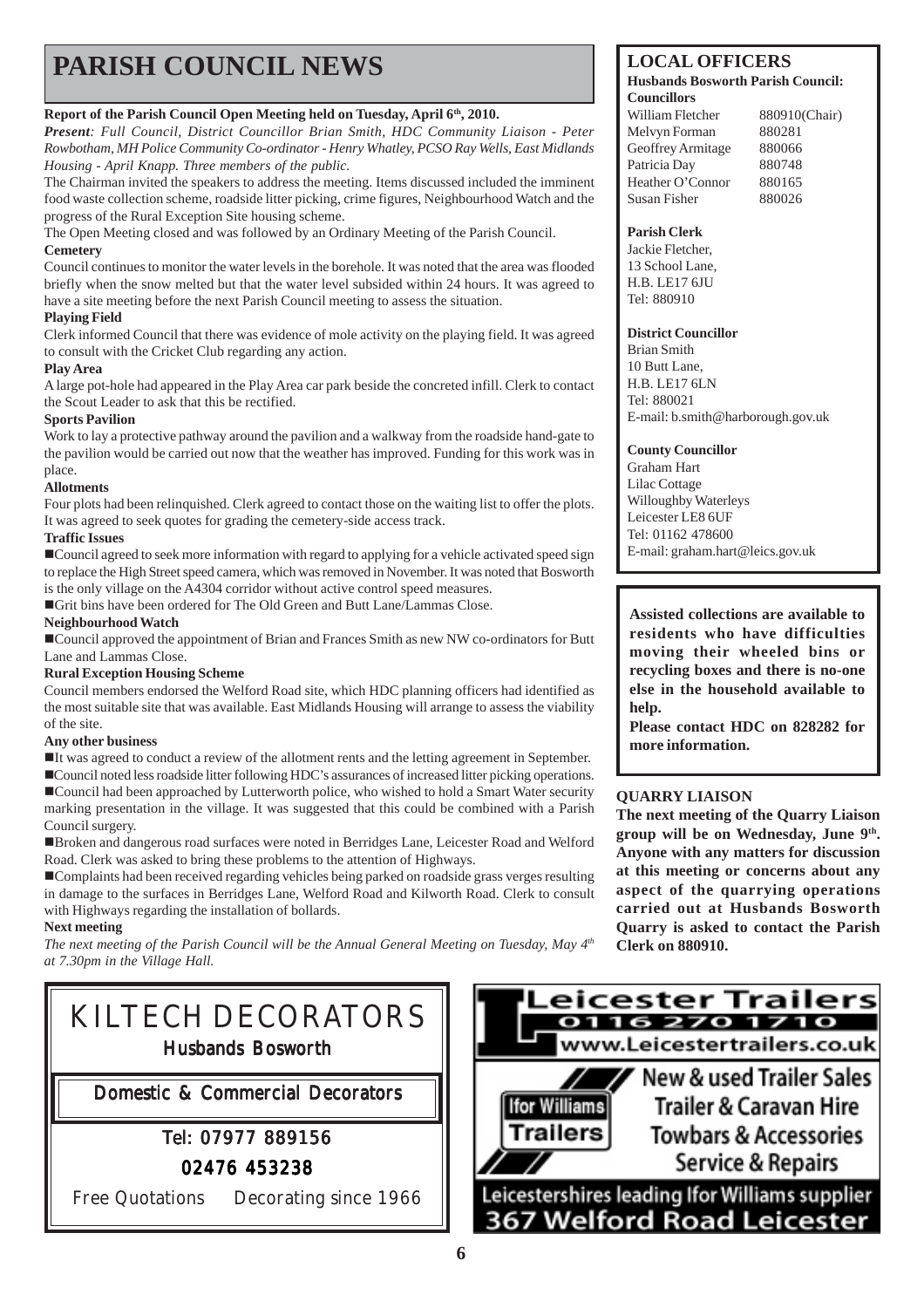# **CHURCH NEWS**

*All Saints Parish Church, Methodist Chapel & St. Mary's Roman Catholic Church*

#### **METHODIST CHURCH**

*ADVANCE NOTICE*

The Methodist Church Annual Strawberry Teas afternoon will be on Saturday, June  $19<sup>th</sup>$  at the home of Lloyd Jones, 12 Butt Lane, from 2.30pm - 4.00pm.

All villagers, friends and visitors are welcome to come along.

#### **THE BIG CHURCH DAY OUT!**

We are organising a group to go to the Big Church Day out at Stanford Hall, near Loughborough on Saturday, May 29th. It's a chance to meet with thousands of other Christians to celebrate our Faith, led by renowned worship leaders and artists and with fun for the whole family. If you are interested contact Reverend Andrew Rhoades on 460150.

**There is a short, but reflective communion service each Wednesday at 9.15am in All Saints Church.**

#### **BUDDING ARTISTS WEEKEND!**

Artists and flower growers are asked to start preparing for a weekend of colour and creation at the Flower and Art Exhibition to be held from Friday, October 8<sup>th</sup> to Sunday, 10<sup>th</sup> at All Saints Church.

Dig out those paints, pots... and oasis! More information and a chance to book a place later. Watch this space!

#### Parish Notices

**Lynne Godden** Wharf House flat Died March 19th 2010 Aged 58 years

### **Dennis Ernest Pepperill**

*of Vine House, High Street* Died March 28th 2010 Aged 79 years *R.I.P.*

#### **CHRISTIAN AID WEEK 2010**

*May 9th -15th*

We will be holding a Soup Lunch on Saturday May 15<sup>th</sup> at

1.00pm in the Community Church Hall, Husbands Bosworth to raise funds for *Christian Aid*. Come



along and enjoy some time together with friends, whilst donating your lunch money to make a difference to the lives of some of the world's poorest people. Please book the date in your diary**.**

For more information please contact Rev. Alison Hampton on 880351 or Rev. Andrew Rhoades on 460150.

#### **ALL SAINTS FLOWER ROTA Altar:**

*May 2, 9 - Janice Staples May 16, 23, 30 - Steph Blay* **Children's Corner:** *May 2, 9 - Maxine McGinnes May 16, 23, 30 - Pandora Sangster* Call Heather O'Connor on 880165 if you would like to join the Flower Rota

#### **BISHOP'S VISIT**

The Rt. Revd. Tim Stevens, Bishop of Leicester, will be visiting St. Peter's, Arnesby on Ascension Day, Thursday, May 13th. Please take the opportunity to welcome Bishop Tim to this special service which starts at 7.30pm. For more details contact Rev. Alison Hampton on 880351 or Rev. Andrew Rhoades on 460150.

#### **METHODIST CHURCH Coffee Morning**

Wednesday, May 19<sup>th</sup> 10.00am-12.00noon. at the home of Lloyd Jones, 12 Butt Lane. Visitors always guaranteed a warm welcome.

> $\bullet$  $\bullet$  $\bullet$

> $\bullet$  $\bullet$

#### **CHURCH SERVICES T**

# **All Saints Parish Church**

#### **MAY**

- **2 6.30pm Evensong**
- **9 8.30am Holy Communion**
- **13 ASCENSION DAY 7.30pm Service at Arnseby**
- **16 10.30am Benefice Service at Arnesby**
- **23 10.30am Family Communion**
- **30 10.30am Benefice Service at Mowsley**
- **Churchwardens: Brian Smith 880021**
- **Lorrie Forman 880281 Vicar:**
	- **Rev. Alison Hampton 880351**

#### **Methodist Church**

- **2 Recognition service for Mrs. Kim Shorley at Market Harborough**
- **9 Mrs Jeanne Moore**
- **16 Rev. Peter Molcher ANNIVERSARY SERVICE**
- **23 Mr. Roy Bills**
- **30 Mr. Stephen Pointer**

**Services every Sunday 6.30pm. All Welcome**

**Contacts: Rev. Brian Kennard 462889 Senior Church Steward: Mr. A Lloyd Jones 880343**

# **St Mary's Roman Catholic**

**Church Services every Sunday 8.30am. Contact:**

**Robert Constable-Maxwell 880361 Father Owen O'Neil 462359**

#### **WOODPECKER TREE SURGERY**

----------------

All aspects of tree-work undertaken from dismantling large roadside trees to pruning and reshaping small garden trees. We also offer a stump grinding service. Professionally qualified and insured. **For free quotation and advice call Chris on: 01858 880818 www.woodpeckertrees.com**

# **OHNSON**

#### **BUILDING ROOFING PLASTERING**

**EXTENSIONS - ALTERATIONS GENERAL BUILDING**

**For a free quotation please contact James on: 01858 881794 / 07795 810607**